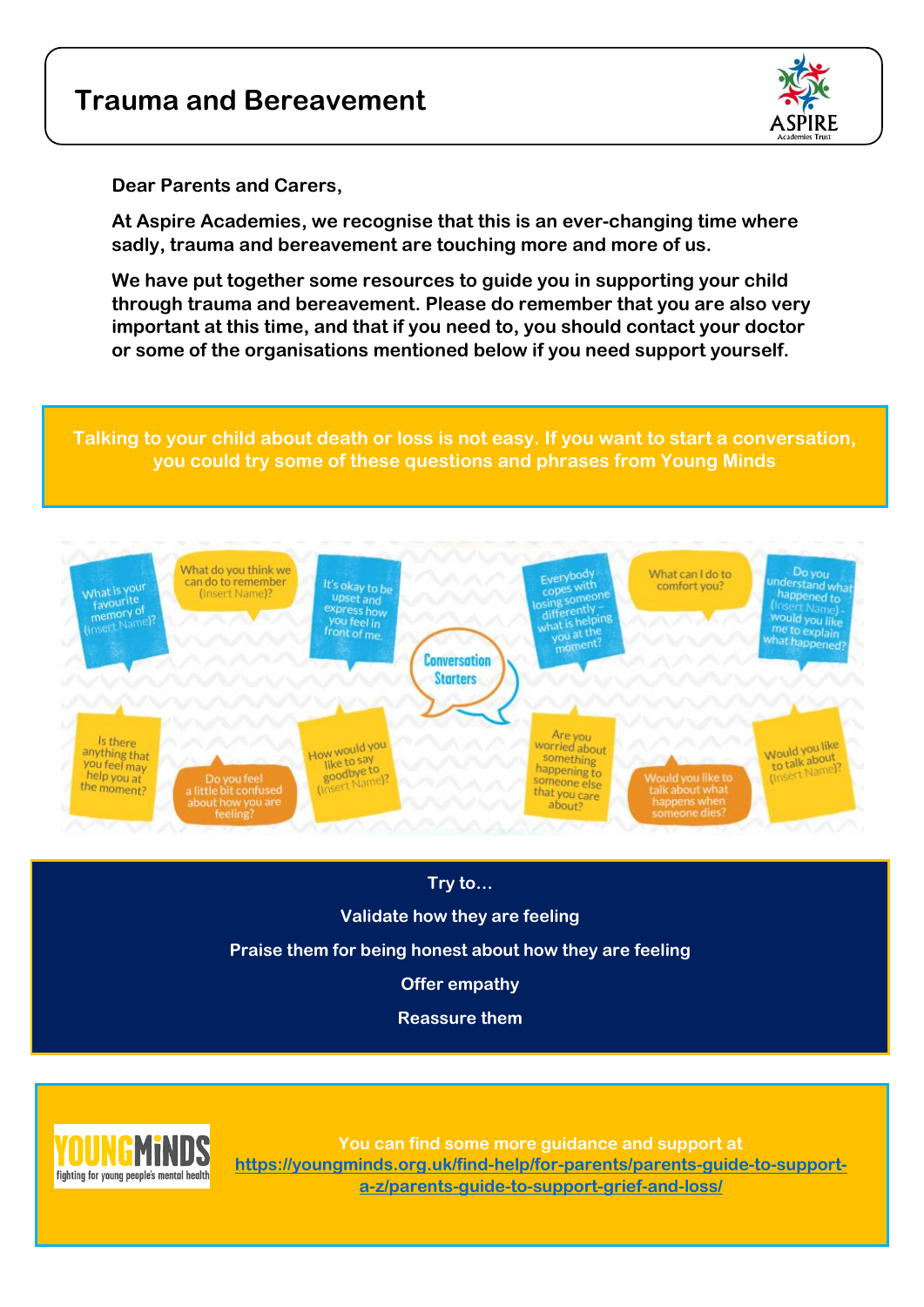### **When you can't visit someone because they are ill**

- **Be honest and clear. You might say: "You know Sam is ill. He is now being looked after in hospital. We don't want him to catch the coronavirus, which would make him more ill. So we can't visit him."**
- **For young children, use simple words and positive ideas. You might say: "Nanny is poorly. We can't visit her today but let's send her a video. Shall we show her your picture?"**
- **Answer questions honestly. It is OK to say if you don't know the answer.**
- **Check their understanding. You might say: "That's a great question. What do you think?"**
- **Show your feelings. You might say: "I'm really sad about Grandad being ill…. but it's OK to be sad sometimes. I'm OK".**
- **Give your child an item that connects them to the person who they can't visit.**
- **Children can write the person a letter or card, or draw a picture, that you could post, or send a photo electronically.**

**Be kind to yourself. Recognise this is a very difficult time, and that you can only do so much.**

**Make a list of things that help to calm or distract you when you are not feeling okay. For example – a hot bath, watch a movie, go for a walk, play a game, meditate.**

**Make time for you, and seek support if you need it.**

#### **Telling a child that someone has died**

**It is important to tell a child of any age when someone important in their lives has died. Ideally, this should be done by someone who is closest to them.**

- **Tell a child as soon as possible, in a place where they can be supported and away from distractions.**
- **Use clear language that they can understand, for example:**

**"I have something very sad to tell you. \_\_\_\_\_\_\_\_ has been ill for a while and now he/she has died"**

- **Clear words such as 'he has died' are easier for children to understand than 'lost' 'passed away' or 'gone to the stars'.**
- **Allow for time together for comfort, support and any questions they may ask.**
- **Answer questions honestly, but keep explanations short, clear and appropriate for their age and understanding. It is okay to say you don't know the answer to a question, but that you will come back to them if you find an answer.**
- **Especially with a young child, you may need to repeat the information.**
- **It is OK to show your emotions and to explain that you are sad because the person has died, and that it is okay to be sad sometimes and happy sometimes when someone dies.**

**Tell them about plans for the days ahead. This will help them to feel secure**



**[www.childbereavementuk.org](http://www.childbereavementuk.org/) have some short videos on the above topics and many more to guide parents to support their children through difficult times**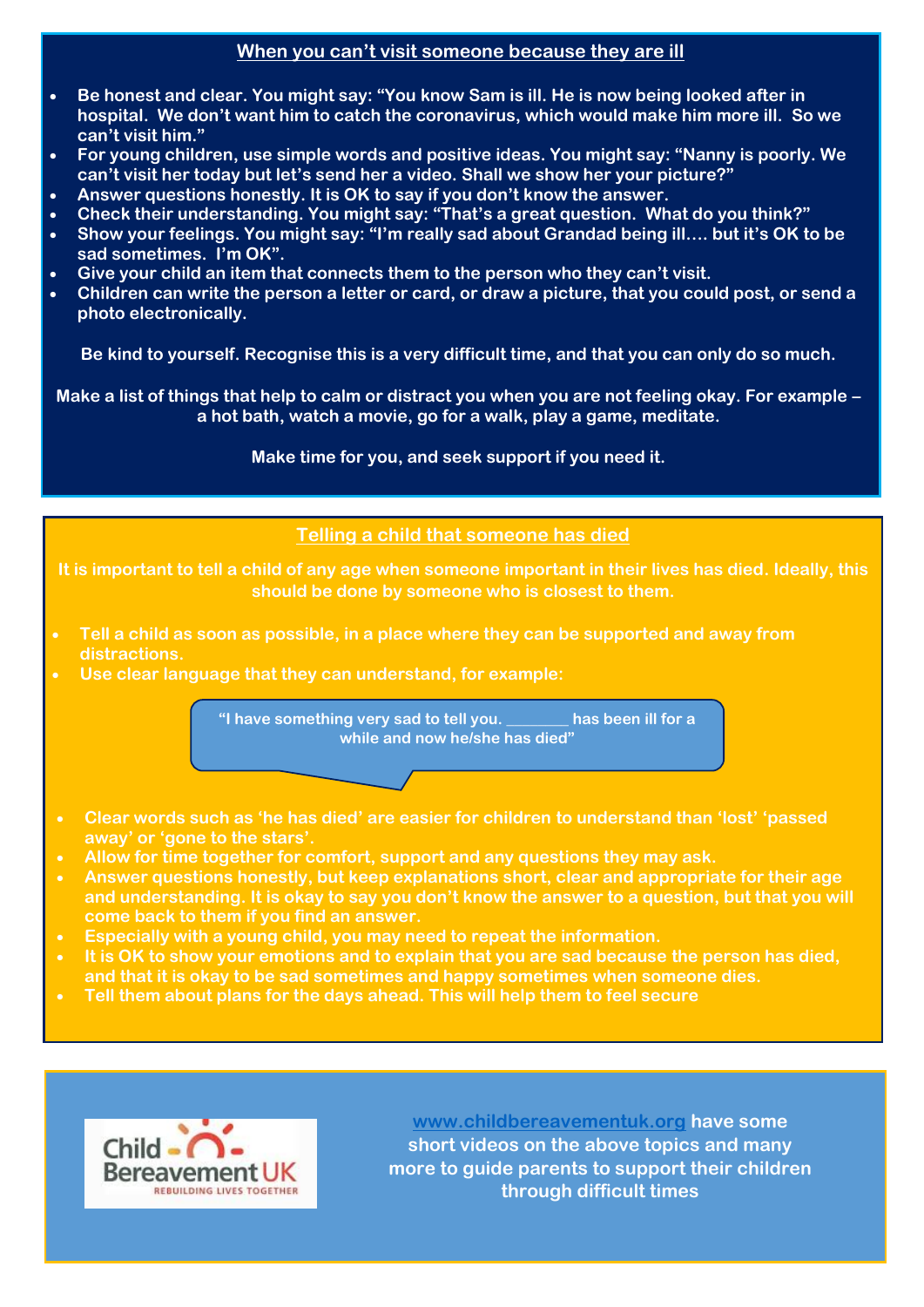# **Books**

**Stories can be a gentle way to raise the subject of death or illness. Reading stories together can answer questions and support time together.**

**These are some stories have been written to support children after a bereavement.**





#### **The Invisible String By Patrice Karst**

**An under-the-radar bestseller that has helped countless readers of all ages across the world cope with separation anxiety, loss, loneliness and grief**



#### **Grandad's Island By Benji Davies**

**Sure to provide comfort to young children struggling to understand loss. Benji Davies' tale is sensitive and beautiful reminder that our loved-ones live on in our memory long after they are gone** 



#### **Wherever You Are, My Love Will Find You By Nancy Tillman**

**If love could take shape it might look something like these heartfelt words and images from Nancy Tillman. Here is a book to share with your loved ones, no matter how near or far, young or old they are**



#### **The Goodbye Book By Todd Parr**

**Through the lens of a pet fish who has lost his companion, Todd Parr tells a moving and wholly accessible story about saying goodbye. Touching upon the host of emotions children experience, Parr reminds us that it's okay not to know all the answers and that someone will always be there to support them**

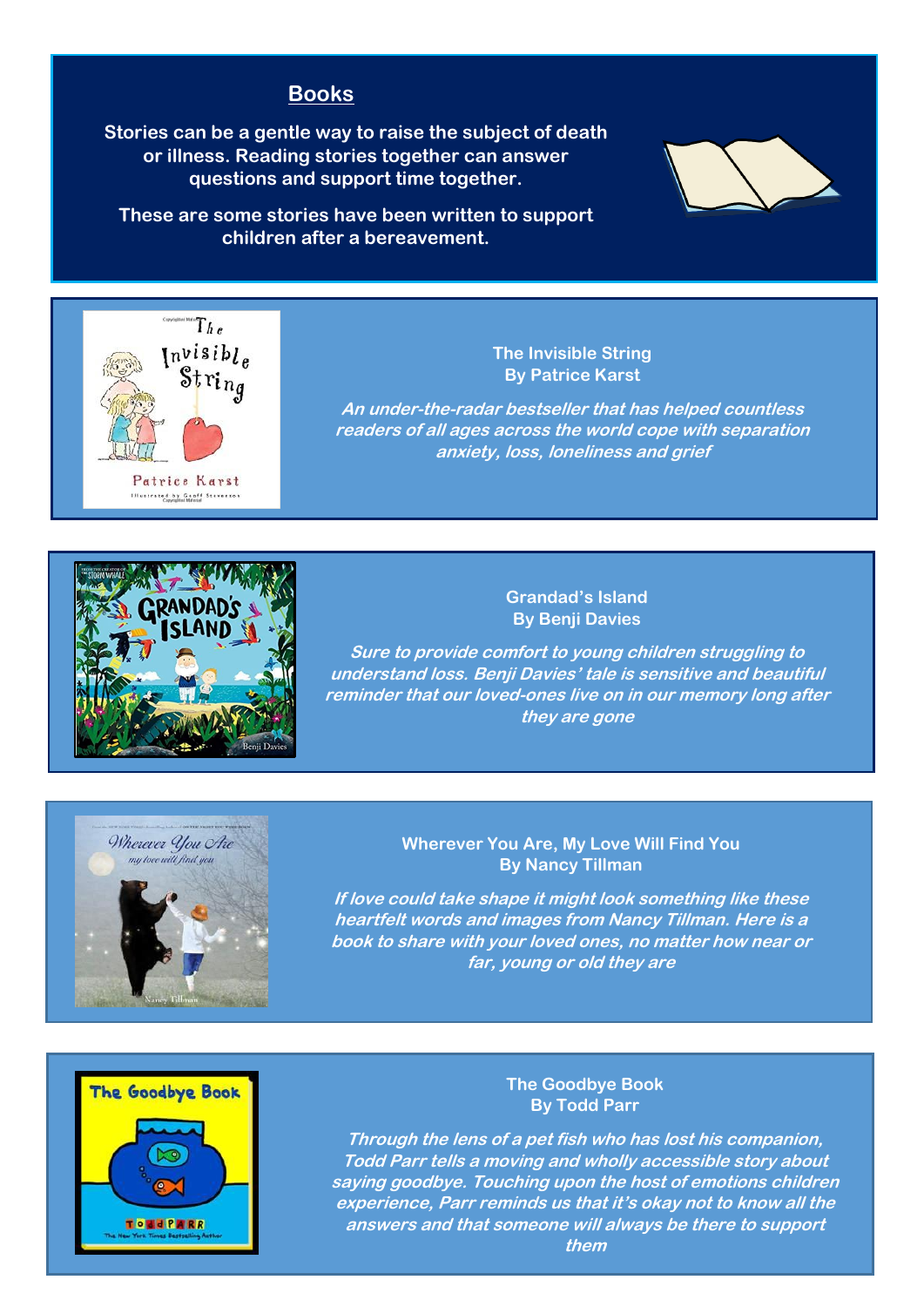

**I'll Always Love You By Hans Willhelm**

**In this gentle, moving story, Elfie, a dachshund, and her special boy progress happily through life together until one morning Elfie doesn't wake up**



**The Worrysaurus By Rachel Bright**

**A soothing story that will help to open up conversations about anxiety, worries and mindfulness in a gentle and approachable way**



**Always and Forever By Debi Giliori and Alan Durant**

**When Fox dies the rest of his family are absolutely distraught. How will Mole, Otter and Hare go on without their beloved friend? But, months later, Squirrel reminds them all of how funny Fox used to be, and they realise that Fox is still there in their hearts and memories**

**Children can find it helpful to draw or write how they are feeling. This can also be a way of starting a difficult conversation with a child. Older children might find it helpful to write a letter to the person who has died and younger children might enjoy drawing them a picture.**

**Other Websites that can offer support during difficult times are:**